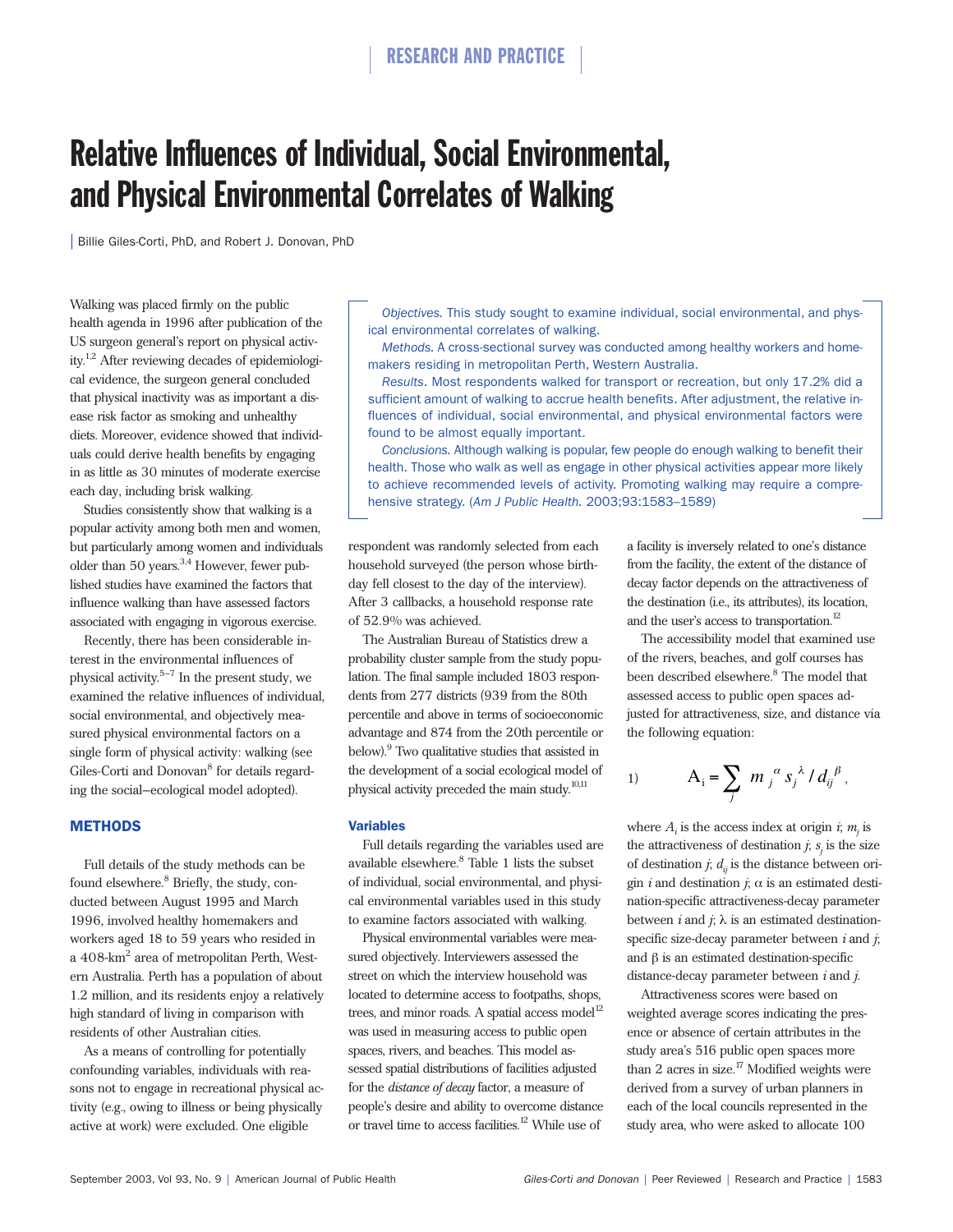#### **TABLE 1—Independent Variables Used in the Model**

|                                                                                                                               | Mode of Measurement                                                                                                                                                                                                                                                                                                      | Scale                                                                                                                                  |
|-------------------------------------------------------------------------------------------------------------------------------|--------------------------------------------------------------------------------------------------------------------------------------------------------------------------------------------------------------------------------------------------------------------------------------------------------------------------|----------------------------------------------------------------------------------------------------------------------------------------|
| Individual cognitive variables                                                                                                |                                                                                                                                                                                                                                                                                                                          |                                                                                                                                        |
| Attitude toward process of trying to exercise <sup>13</sup>                                                                   | How "unpleasant/pleasant," "difficult/easy," or "bad/good" the process of trying<br>to do a regular exercise routine <sup>a</sup> would be "regardless of whether you succeed<br>or fail" <sup>b</sup>                                                                                                                   | 7 point: -3 to 3                                                                                                                       |
| Frequency of past attempts <sup>13</sup>                                                                                      | During the past 3 months, how many times, if any, did you try to do a regular<br>physical activity routine? <sup>a</sup>                                                                                                                                                                                                 | 5 point: $1$ = never, $5$ = weekly                                                                                                     |
| Perceived behavioral control <sup>14</sup>                                                                                    | Assuming that you tried to do a regular exercise routine <sup>a</sup> over the next 2 weeks,<br>how likely or unlikely is it that you would actually stick to your routine?                                                                                                                                              | 7 point: $1 = \text{very unlikely}, 7 = \text{very likely}$                                                                            |
| Behavioral skills used in the past month <sup>15</sup>                                                                        | How frequently in the last month did you: set a goal for how much physical<br>activity you would like to do; plan particular days on which you would do<br>physical activity; and arrange to meet someone to do physical activity with? <sup>3</sup>                                                                     | 5 point: $1$ = never, $5$ = weekly                                                                                                     |
| Intention to try in the next 2 weeks $^{14}$                                                                                  | Before this interview, how likely or unlikely is it that in the next 2 weeks you<br>would try to do a regular exercise routine? <sup>a</sup>                                                                                                                                                                             | 7 point: $1 = \text{very unlikely}, 7 = \text{very likely}$                                                                            |
| Social environmental variables                                                                                                |                                                                                                                                                                                                                                                                                                                          |                                                                                                                                        |
| Dog ownership                                                                                                                 | Do you have a dog in this household?                                                                                                                                                                                                                                                                                     | $1 = yes, 0 = no$                                                                                                                      |
| Club membership                                                                                                               | Are you a member of a sport, exercise, or outdoor recreational group or club?                                                                                                                                                                                                                                            | $1 = yes, 0 = no$                                                                                                                      |
| Frequency of participation in physical<br>activity by 5 significant others <sup>16</sup>                                      | How often over the last month did the following people <sup>c</sup> do physical activity,<br>including walking?                                                                                                                                                                                                          | 5 point: $1$ = never, $5$ = more than once a week <sup>d,e</sup>                                                                       |
| Frequency of a significant other doing<br>physical activity with respondent <sup>16</sup><br>Physical environmental variables | Over the past 3 months, which of these people, <sup>c</sup> if any, did a physical activity<br>with you, including walking?                                                                                                                                                                                              | 4 point: $0 =$ never, $4 =$ weekly <sup>d,f</sup>                                                                                      |
| <b>Functional environment</b>                                                                                                 | Interviewer noted whether a sidewalk (on both sides or one side of street) or<br>shop was visible on the street                                                                                                                                                                                                          | 4 categories: no sidewalk or shop; no sidewalk but<br>shop; sidewalk but no shop; both sidewalk and<br>shop                            |
| Appeal of environment                                                                                                         | Interviewer noted the type of street (cul de sac, minor local road, major local<br>road, highway or major thoroughfare) and whether the street was tree lined;<br>had good (more than one tree to a block), medium (one tree per block), poor<br>(less than one tree per block), or mixed tree coverage; or had no trees | 4 categories: major traffic and no trees; major traffic<br>and some trees; minor traffic and no trees; minor<br>traffic and some trees |
| Overall spatial access to attractive public<br>open space, river, beach, golf courses <sup>g</sup>                            | Total spatial access to each of these facilities measured on a continuous scale<br>and recoded into 4 categories                                                                                                                                                                                                         | 4 categories: $1 =$ bottom quartile of access, $4 =$ top<br>quartile of access                                                         |

<sup>a</sup>Respondents were given a choice of preferred exercise, either three 20-minute sessions of vigorous exercise each week or 30 minutes to 1 hour of light to moderate exercise each day.<br>Proceded as the moan of the sum of th <sup>b</sup>Recoded as the mean of the sum of these 3 items.

<sup>e</sup>Spouse or partner, close family members, people at work, close friends and people in neighborhood (based on items developed by Sallis and colleagues<sup>32</sup>).<br><sup>4</sup>After an initial examination of the results these variables w

<sup>d</sup>After an initial examination of the results, these variables were recoded to 1 (more than once a week) and O (all other responses). A single item, "number of significant others who did physical activity," was developed.

e More than once per week in the past month.

Example 1 with the respondent in the past 3 months.<br>Example 1 details of how the spatial access variables

<sup>g</sup>For full details of how the spatial access variables were developed, see Giles-Corti and Donovan.<sup>8</sup>

points to 10 attributes that might contribute to open spaces being used for physical activity.17 In the current study, which focused on adults, only 9 attributes were included in the overall score (presence of children's play equipment was excluded, and the weights of the remaining attributes were reallocated to sum to 100).

The overall weighted score was based on the presence or absence of (1) shady trees on paths (canopies of many trees touch

[weighted value of 14.3], canopies of some trees touch [11.4], canopies do not touch but trees close together [8.6], canopies of trees do not touch and trees are spread apart [5.7], tree coverage sparse [2.86], no trees along paths [0]), (2) irrigated lawns (15.3), (3) walking paths (13.9), (4) sports facilities (13.9),  $(5)$  near beach or river  $(13.1)$ ,  $(6)$  waterassociated features (e.g., lake pond) (8.3), (7) quiet surrounding roads (i.e., a cul-de-sac

or minor roads only [8.0]), (8) artifical lighting  $(6.8)$ , and  $(9)$  bird life  $(3.8)$ . The attractiveness score for each public open space was estimated via the following equation:

$$
2) \qquad \qquad \text{Att} = \sum_{j} \ A_{j} \times w_{j},
$$

where Att is the attractiveness score, *A* is a binary indicator (0 or 1) of the presence of the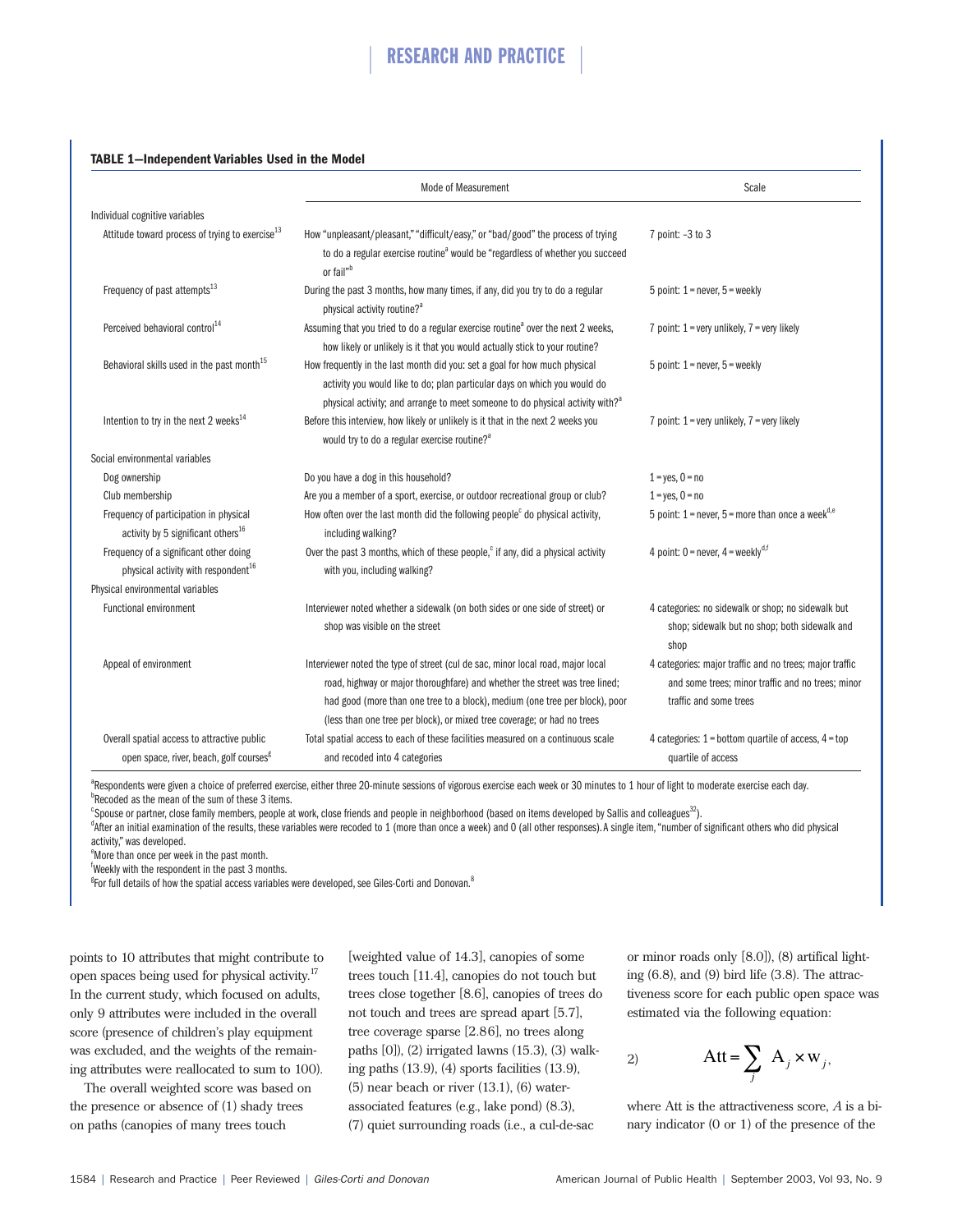# RESEARCH AND PRACTICE

*j*th attribute and  $w_i$  is the weight for the *j*th attribute.

Destination-specific decay parameters were estimated for attractiveness, size, and distance (see Giles-Corti and Donovan<sup>8</sup> for details of the method used). Briefly, these estimations involved the use of a linear regression model in which the log values for attractiveness, size, and distance were separately regressed on the log value for percentage of opportunities available to access the facilities used.

The exponential coefficients from the linear regressions used as the decay parameters in subsequent modeling were 1.91 for distance, 0.52 for attractiveness, and 0.85 for size. An exponential coefficient of less than 1 indicates that (all else being equal) as the attractiveness and size of a public open space double, use increases by less than one half. A decay of distance parameter of more than 1 indicates that when distance doubles, facility use reduces by more than one half. The sizes of these coefficients indicate that use of public open space is sensitive to distance and that the size of the space is more likely than its other attributes to attract users. However, the attractiveness, distance, and size model was retained because the attractiveness of existing parks, unlike their size, can be modified.

The physical activity items were based on a modified version of items previously used in Australian studies.<sup>18</sup> Separate measurements were made of respondents' frequency and total duration of walking for transport and walking for recreation in the previous 2 weeks. The dependent variable was "walking at recommended levels"  $(1 = yes, 0 = no)$ , defined as 12 or more sessions of walking in the previous 2 weeks totaling 360 minutes or more.

### Statistical Analysis

The present analysis was based on 1773 respondents who reported in-scope physical activity data (i.e., 30 participants were excluded because they appeared to overreport their activity levels). We undertook the analysis using SPSS.<sup>19</sup> After creating scales for the individual cognitive variables comprising multiple items, we assessed internal consistency. Results of these assessments showed that consistency values ranged from 0.71 to 0.86, indicating satisfactory internal consistency.

We tested the social ecological model using unconditional logistic regression analyses. Variables for inclusion in the final model were assessed in terms of whether they were statistically (*P*<.05), empirically (point estimates at least 20% greater or lower than the reference category), or theoretically important (regardless of the empirical results). However, in the interest of parsimony, we assessed theoretical importance by examining the width of the confidence intervals before making a final decision to include a variable in the final model. This approach allowed a new ecological model to be developed that combined individual, social environmental, and physical environmental variables. The independent variables included in the final model were adjusted for age, gender, number of children younger than 18 years living at home, household income, and education.

To examine the relative influence of individual, social environmental, and physical environmental determinants, we summarized 3 "classes" of determinants (i.e., individual, social environmental, and physical environmental; referred to as "determinant scores") and the demographic factors into multivariate summary scores.<sup>20</sup> Our development of multivariate summary scores was based on a method outlined by Miettinen.<sup>20</sup> He proposed using a single multivariate summary score made up of potential confounding variables that, when grouped into categories, could be used for cross-classification purposes. This scoring technique was developed to overcome inefficiency in analyses that require control of

a large number of covariates. In this study, the individual, social environmental, and physical environmental determinant scores were grouped into tertiles representing low, medium, and high "risk," and demographic scores were grouped into deciles.

### RESULTS

#### Types and Levels of Activity

Our results confirmed that walking is a popular form of physical activity: in the 2 weeks preceding the survey, 72.1% of respondents had walked for transport, and 68.5% had walked for recreation. However, only 17.2% did a sufficient amount of walking to be classified as walking at recommended levels (6 sessions totaling 180 minutes or more per week).

To estimate the overall level of physical activity in the study population, we asked respondents whether they participated in a number of types of physical activity: light to moderate activities (e.g., gardening, heavy household chores), vigorous activities (e.g., jogging, aerobics, or vigorous swimming), and walking (either for transport or for recreation). Table 2 shows that the majority (66.5%) of respondents reported engaging in a combination of physical activities. Only 7.4% of respondents reported exclusively walking for transport, and 13.1% reported exclusively walking for recreation. Of those who engaged in a combination of activities, 78.2% achieved recommended levels of physical activity, as compared with 13.6% of those who walked for transport only and 31.7% of those who walked for recreation only.

# **TABLE 2—Types of Activity Undertaken During Past 2 Weeks, by Physical Activity Level: Perth, Australia, 1995–1996**

|                                         | <b>Physical Activity Level</b> |                 |                            |                      |
|-----------------------------------------|--------------------------------|-----------------|----------------------------|----------------------|
| Type(s) of Physical Activity Undertaken | No.                            | Insufficient, % | Sufficient, % <sup>a</sup> | As % of Total Sample |
| None                                    | 77                             | 100.0           | 0.0                        | 4.3                  |
| Recreational walking only               | 233                            | 68.2            | 31.7                       | 13.1                 |
| Walking for transport only              | 132                            | 86.4            | 13.6                       | 7.4                  |
| Vigorous activity only                  | 82                             | 29.3            | 70.3                       | 4.6                  |
| Light to moderate activity only         | 70                             | 70.0            | 30.0                       | 3.9                  |
| Combination                             | 1179                           | 21.9            | 78.2                       | 66.5                 |

<sup>a</sup>Defined as the equivalent of 30 minutes of moderate activity on most days of the week.<sup>1,2</sup>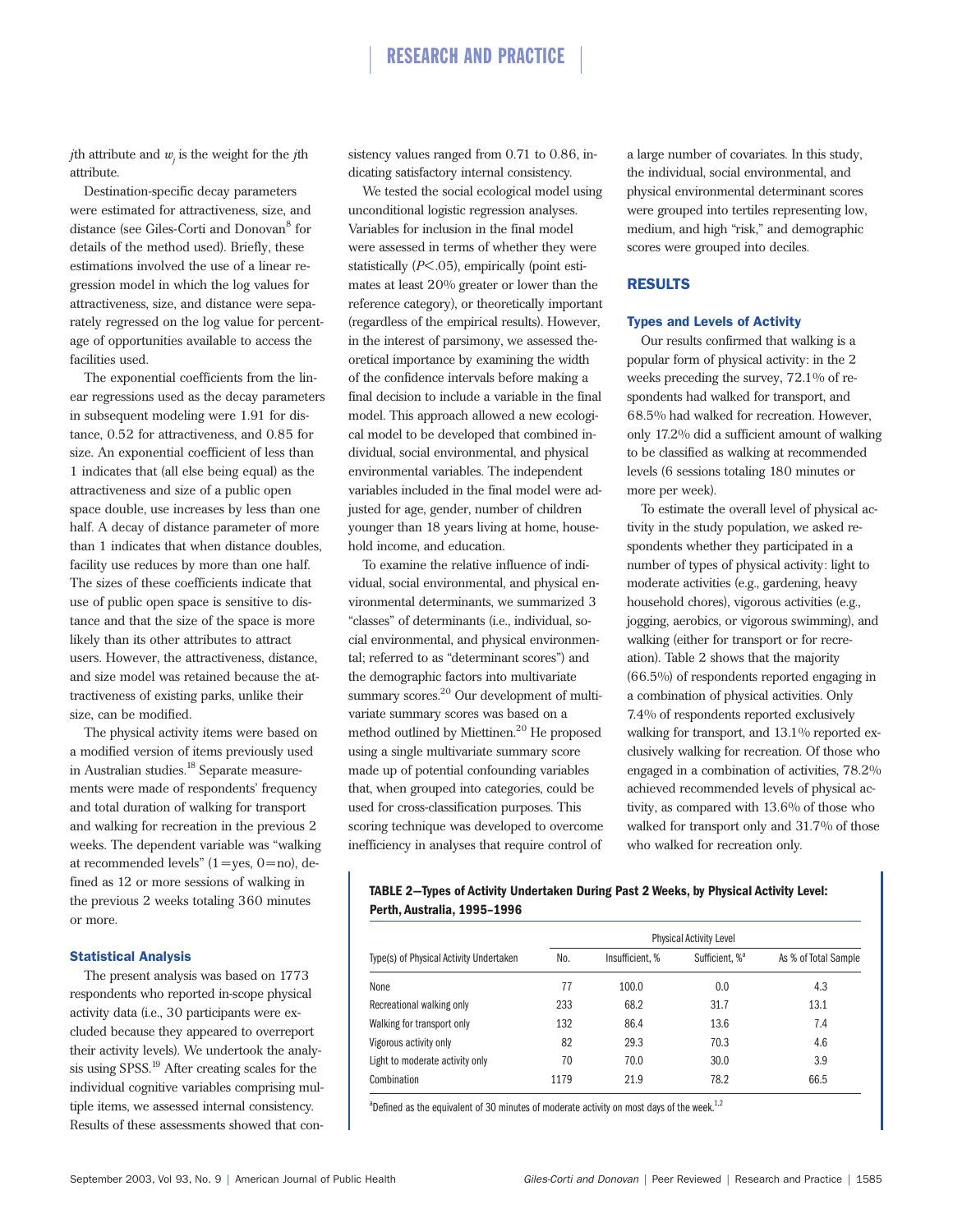# RESEARCH AND PRACTICE

**TABLE 3–Associations Between Walking at Recommended Levels and Individual, Social Environmental, and Physical Environmental Determinants: Logistic Regression Odds Ratios**

| Determinant                                                      | <b>Final Model Odds</b><br>Ratio (n = $1688$ ) <sup>a</sup> | 95% Confidence<br>Interval | P         |
|------------------------------------------------------------------|-------------------------------------------------------------|----------------------------|-----------|
| Attitude toward process                                          |                                                             |                            |           |
| Negative/neutral <sup>b</sup>                                    | 1.00                                                        |                            |           |
| Positive                                                         | 1.23                                                        | 0.79, 1.91                 | .361      |
| Very positive                                                    | 1.45                                                        | 0.89, 2.35                 | .133      |
| Frequency of attempts in past 3 months                           |                                                             |                            |           |
| Never <sup>b</sup>                                               | 1.00                                                        |                            |           |
| 1-2 times                                                        | 1.16                                                        | 0.58, 2.29                 | .680      |
| Once a month                                                     | 1.19                                                        | 0.50, 2.82                 | .700      |
| 2-3 times a month                                                | 0.57                                                        | 0.28, 1.19                 | .136      |
| Weekly                                                           | 1.43                                                        | 0.92, 2.22                 | .118      |
| Perceived behavioral control                                     |                                                             |                            |           |
| Low/uncertain <sup>b</sup>                                       | 1.00                                                        |                            |           |
| High                                                             | 1.48                                                        | 1.00, 2.19                 | .050      |
| Frequency of behavioral skill use used in past month             |                                                             |                            |           |
| Never <sup>b</sup>                                               | 1.00                                                        |                            |           |
| Once                                                             | 0.80                                                        | 0.52, 1.24                 | .302      |
| 2-3 times                                                        | 0.61                                                        | 0.39, 0.97                 | .036      |
| Weekly                                                           | 0.68                                                        | 0.42, 1.10                 | .110      |
| More than once a week                                            | 0.53                                                        | 0.30, 0.93                 | .026      |
| Intention to be physically active in next 2 weeks                |                                                             |                            |           |
| Low <sup>b</sup>                                                 | 1.00                                                        |                            |           |
| Medium                                                           | 1.15                                                        | 0.70, 1.76                 | .645      |
| High                                                             | 1.83                                                        | 1.14, 2.94                 | .013      |
| Sport, recreation, or outdoor club membership                    |                                                             |                            |           |
| No <sup>b</sup>                                                  | 1.00                                                        |                            |           |
| Yes                                                              | 0.54                                                        | 0.39, 0.75                 | .000      |
| Dog ownership                                                    |                                                             |                            |           |
| No <sup>b</sup>                                                  | 1.00                                                        |                            |           |
| Yes                                                              | 1.58                                                        | 1.19, 2.09                 | .002      |
| No. of significant others known to exercise weekly in past month |                                                             |                            |           |
| $0^{\text{b}}$                                                   | 1.00                                                        |                            |           |
| 1                                                                | 1.15                                                        | 0.76, 1.73                 | .511      |
| 2                                                                | 1.24                                                        | 0.80, 1.92                 | .342      |
| 3                                                                | 1.07                                                        | 0.66, 1.73                 | .779      |
| 4 or more                                                        | 1.32                                                        | 0.77, 2.25                 | .310      |
| No. of significant others who exercised with respondent weekly   |                                                             |                            |           |
| over past 3 months                                               |                                                             |                            |           |
| 0 <sup>b</sup>                                                   | 1.00                                                        |                            |           |
| 1                                                                | 1.81                                                        | 1.30, 2.52                 | .000      |
| 2                                                                | 2.05                                                        | 1.36, 3.09                 | .001      |
| 3                                                                | 1.48                                                        | 0.75, 2.93                 | .256      |
| 4 or more                                                        | 3.42                                                        | 1.14, 10.2                 | .028      |
| <b>Functional environment</b>                                    |                                                             |                            |           |
| No sidewalk, no shopb                                            | 1.00                                                        |                            |           |
| No sidewalk, shop                                                | 1.34                                                        | $0.22 - 8.19$              | 0.753     |
| Sidewalk, no shop                                                | 1.23                                                        | 0.88-1.72                  | 0.223     |
| Sidewalk, shop                                                   | 1.45                                                        | 0.82-2.58                  | 0.202     |
|                                                                  |                                                             |                            | Continued |

# Factors Associated With Recommended Levels of Walking

After adjustment, walking at recommended levels appeared to be associated with 12 of the 16 independent variables examined (access to a beach, a river, and a golf course were dropped from the final model), although chance could not be ruled out as an explanation for many of these findings (Table 3). With respect to individual variables, the odds of achieving recommended levels of walking were 48% higher among respondents with a high level of perceived behavioral control than among those with a low level of perceived behavioral control (self-control).<sup>14</sup> Also, odds were nearly twice as high for individuals who were highly intent on being physically active in the next 2 weeks as for those not as intent on being active.

Although results were not statistically significant, there was empirical evidence that odds of achieving recommended levels of walking were 45% higher among individuals with a very positive attitude toward the process of being physically active (odds ratio  $[OR]=1.45$ , 95% confidence interval  $[CI]=$ 0.89, 2.35) than among those with a negative or neutral attitude. Also, odds also were 43% higher among those who had attempted to be active weekly during the past 3 months (OR=1.43, 95% CI=0.92, 2.22) than among those who had not made such an attempt.

In terms of the social environment, the odds of achieving recommended levels of walking increased with the number of significant others who had exercised weekly with the respondent during the previous 3 months (test for trend, *P*<.001). Those who exercised with one or more significant others were more likely to walk at the recommended level. Those who had 4 or more exercise partners were 3.42 times more likely to do so. In addition, the odds of walking at recommended levels were 58% higher among those who owned dogs than among those who did not. Knowing significant others who exercised appeared less influential than having others with whom to exercise.

The physical environment also appeared to influence walking at recommended levels. Relative to respondents in the bottom quartile of access to public open space, the odds of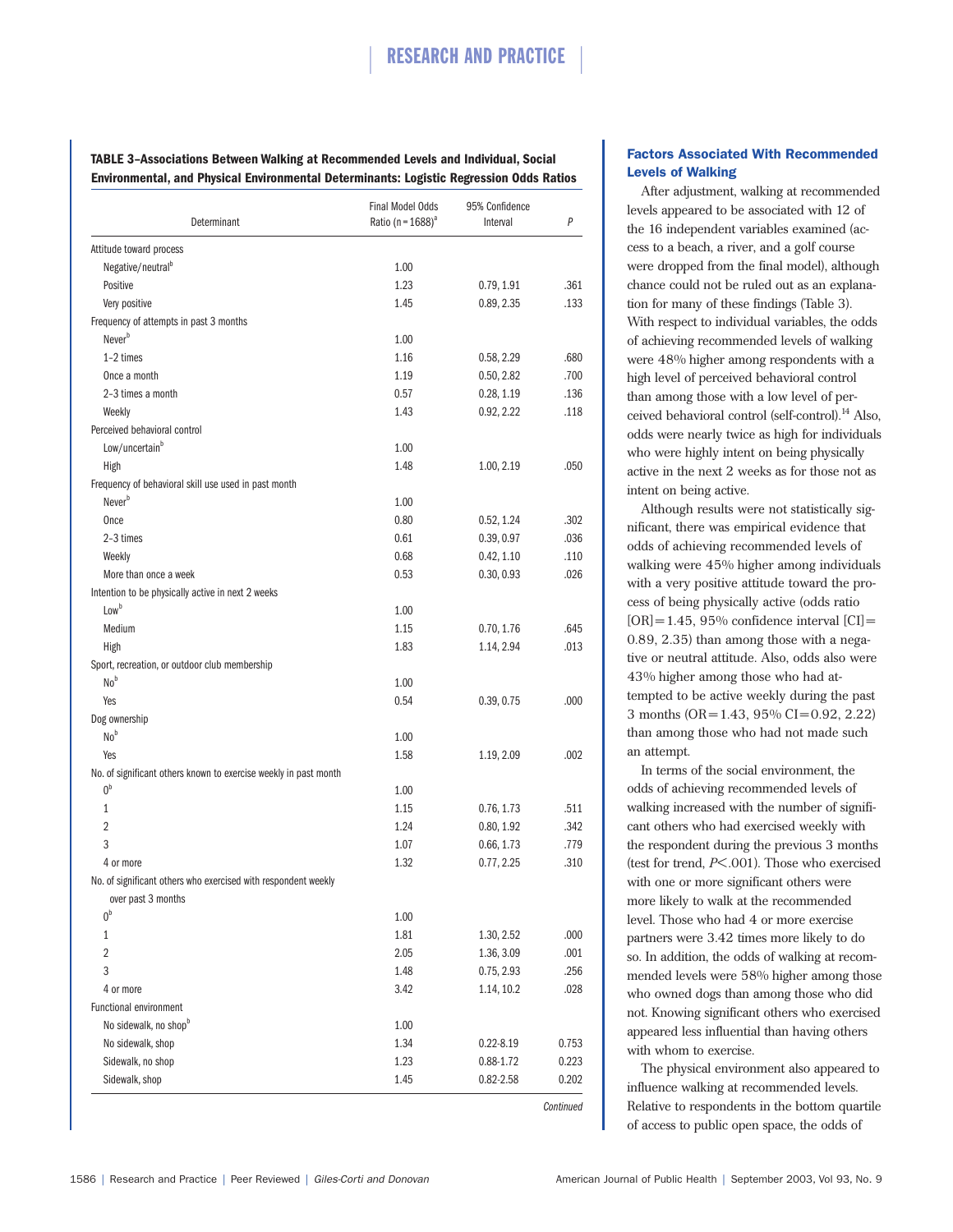# RESEARCH AND PRACTICE

#### **TABLE 3–***Continued*

| Appeal of environment                  |      |               |       |
|----------------------------------------|------|---------------|-------|
| Major traffic, no trees <sup>b</sup>   | 1.00 |               |       |
| Major traffic, some trees              | 1.41 | $0.89 - 2.24$ | 0.137 |
| Minor traffic, no trees                | 1.90 | 0.98-3.70     | 0.061 |
| Minor traffic, some trees              | 1.62 | 0.98-2.67     | 0.060 |
| Access to attractive public open space |      |               |       |
| Bottom quartile of access <sup>b</sup> | 1.00 |               |       |
| 3rd quartile                           | 0.76 | $0.51 - 1.14$ | 0.185 |
| 2nd quartile                           | 1.25 | $0.85 - 1.85$ | 0.259 |
| Top quartile                           | 1.47 | 1.00-2.15     | 0.048 |
|                                        |      |               |       |

<sup>a</sup>Adjusted for age, gender, number of children younger than 18 years living at home, household income, and education. *<u>B</u>Reference category*.

walking at recommended levels were 47% higher among those in the top quartile. In comparison with those who had major traffic and no trees on their street, the odds of achieving recommended levels of walking were nearly 50% higher among those who lived on a street with one or both of these features (combined  $OR = 1.49$ ; 95%  $CI = 0.96$ , 2.33); however, chance could not be ruled out as an explanation for this result. Similarly, in comparison with those who had no sidewalk and no shop on their street, those who had access to either or both of these attributes were about 25% more likely to achieve recommended levels of walking (combined  $OR = 1.25$ ,  $CI = 0.90$ , 1.74).

Finally, some of the factors examined were negatively associated with walking. For example, members of sporting, recreational, or outdoor clubs were only half as likely as nonmembers to achieve recommended levels of walking. Also, odds of achieving recommended levels were approximately one third lower among respondents who had used behavioral skills (e.g., setting a goal in regard to amount of physical activity, planning particular days on which to engage in an activity) during the past month, regardless of how frequently, than among those who had not used such skills; however, this result was not statistically significant.

# Relative Effects of Factors Influencing Walking

As mentioned, summary scores were developed for the individual, social environmental, and physical environmental determinants ex-

amined here (Table 4). The results suggest that the relative influences of these 3 variables were similar. There was no evidence of multiplicative interactions. Relative to respondents in the lowest determinant score categories, the odds of achieving recommended levels of walking were 3.10 times higher among those in the high individual determinant score category, 2.79 times higher among those in the high social environmental determinant score category, and 2.13 times higher among those in the high physical environmental determinant score category.

# **DISCUSSION**

Our results suggest that while walking is popular, few people do a sufficient amount of walking to gain health benefits. In short, more people need to do more walking, and more often, to achieve public health objectives. In addition, very few people who walked for transport only, or who walked for recreation only, achieved recommended levels of physical activity. Our findings indicated that undertaking a combination of physical activities is more likely to result in achieving recommended levels of physical activity.

There appears to be merit in promoting brisk walking—particularly walking for transport—as an activity in its own right as well as an activity to be undertaken in combination with other pursuits. This strategy has the potential to increase physical activity levels in the community as well as prevent the dramatic decreases in activity found when adults stop participating in team sports or other vigorous pursuits; thus, it can help in preventing active people from becoming inactive.<sup>21</sup> Increasing walking for transport also has the potential to reduce automobile dependency and thus meet broader community objectives for a healthier, greener, and safer environment.<sup>22</sup>

# **TABLE 4—Associations Between Walking at Recommended Levels and Individual, Social Environmental, and Physical Environmental Determinant Summary Scores: Logistic Regression Odds Ratios (n=1688)**

|                                          | Odds Ratio: Model  | 95% Confidence |              |
|------------------------------------------|--------------------|----------------|--------------|
|                                          | With All variables | Interval       | $\mathsf{P}$ |
| Individual determinant score             |                    |                |              |
| Low <sup>3</sup>                         | 1.00               |                |              |
| Medium                                   | 1.65               | 1.16, 2.35     | .006         |
| High                                     | 3.10               | 2.20, 4.37     | .000         |
| Social environmental determinant score   |                    |                |              |
| Low <sup>3</sup>                         | 1.00               |                |              |
| Medium                                   | 1.50               | 1.05, 2.14     | .027         |
| High                                     | 2.79               | 2.00, 3.90     | .000.        |
| Physical environmental determinant score |                    |                |              |
| Low <sup>a</sup>                         | 1.00               |                |              |
| Medium                                   | 1.36               | 0.97, 1.90     | .073         |
| High                                     | 2.13               | 1.54, 2.94     | .000         |

*Note*. Model adjustments were made for demographic determinant scores. No interactions were eligible for inclusion in the model.

<sup>a</sup>Reference category.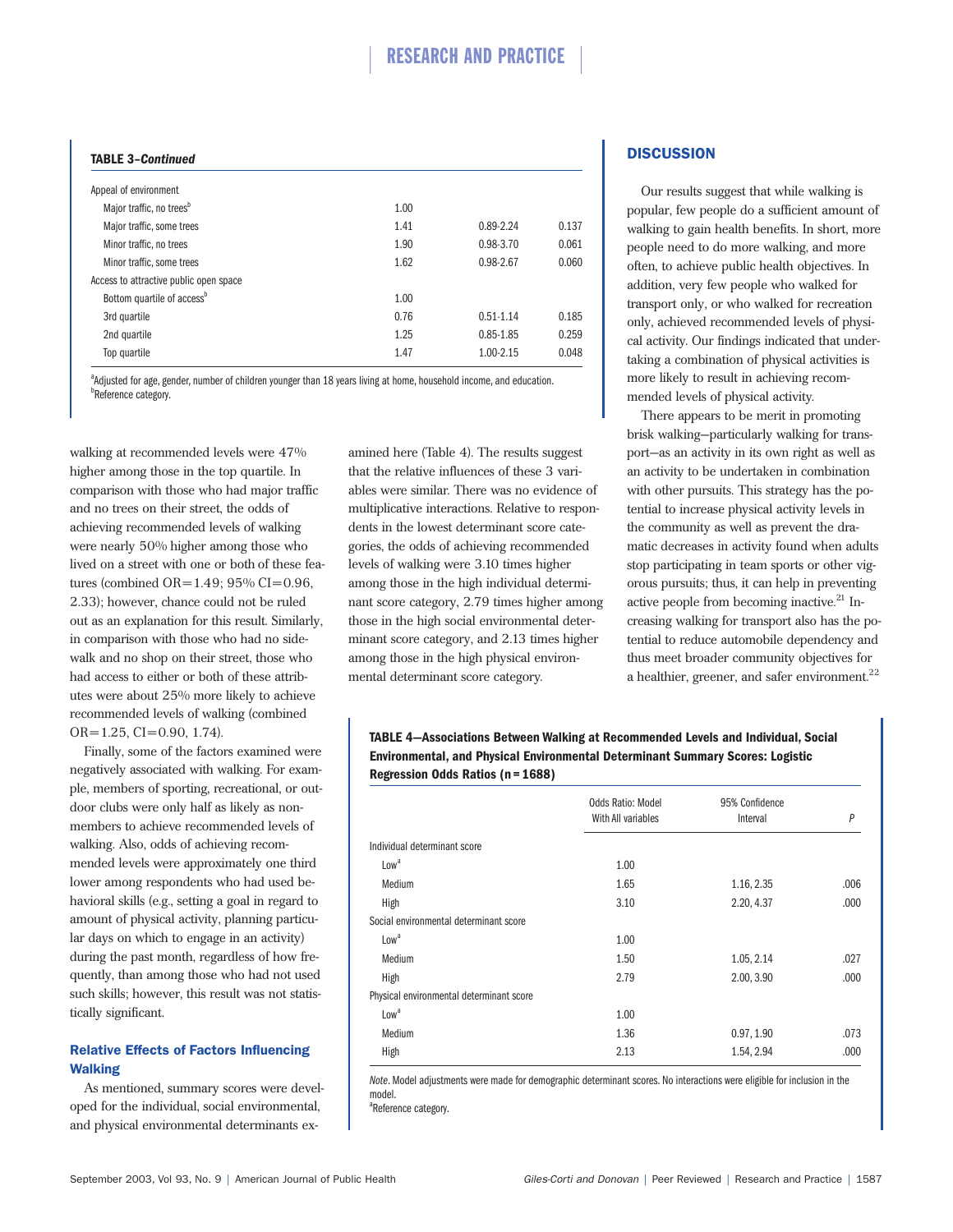Consistent with a social ecological view of health behavior,  $5,23,24$  the present results suggest that a comprehensive strategy is required to increase community levels of walking. Such a strategy would need to create a supportive social and cultural environment and provide an infrastructure that actively encourages walking and the use of public transport. Our results also suggest that strategies are required to increase and maintain levels of confidence that walking can be incorporated into one's daily activities.<sup>25</sup> In addition, positive attitudes toward the process of being physically active need to be reinforced.

The finding that a positive social environment is likely to influence individual behavior is not new.<sup>25</sup> Encouraging people to walk with others, or even with their dog, is associated with achieving recommended levels of walking. It has been shown that dog owners have fewer cardiovascular risk factors and engage in more recreational exercise than others.<sup>26</sup> Moreover, a large proportion of the population owns dogs (in Australia, for example, nearly 4 million people and 2.6 million households report owning a  $\log^{27}$ ). However, the vast majority of dog owners do not engage in a sufficient amount of walking to be classified as walking at recommended levels<sup>28</sup> and a specific strategy for encouraging more dog owners to walk with their dogs is required.<sup>28</sup>

Aspects of the physical environment also appear to be important. Our results showed that walking at recommended levels was associated with having good access to attractive open spaces in the area of the study. The situation may be different in other countries where fear of crime may prevent the public from using local parks.<sup>28</sup> There was also weak evidence that those who achieved recommended levels of walking were more likely to live on a street that was aesthetically pleasing, with minor traffic, trees, sidewalks, or a local shop. Studies of individuals' perceptions of their local environment show correlations between these perceptions and physical activity levels. $29-31$  Thus, there is a need for further studies involving better objective measurements of such variables.<sup>32,33</sup>

There is a growing awareness that neighborhood design can influence local walking practices.5,22,28,34 Beatley has argued that "sustainable living," including walking, cycling,

and using public transport, is difficult in the low-density, automobile-dependent neighborhoods characteristic of the United States<sup>17</sup> and Australia. However, even in densely populated cities, such as those in the United Kingdom and parts of Europe, automobile dependency is increasing at the expense of nonmotorized forms of transport such as walking, cycling, and public transportation.28,34 If this trend is to be reversed, comprehensive interagency strategies are required to address individual, social environmental, and physical environmental factors.

Encouraging more walking for transport is a means of incorporating physical activity into people's daily routine. A good start would be to encourage people to engage in highly achievable activities such as using stairs instead of elevators, parking further away from their destinations, and exiting public transport one stop before their destination. However, from a broader public health perspective, attempts to encourage active commuting generally will produce other benefits.28,34 For example, passenger vehicles contribute considerably to greenhouse emissions,<sup>35</sup> and a large proportion of motor vehicle trips in the United States and Australia involve distances of 3 km or less. $35,36$ 

Several limitations of this study must be considered. As detailed fully elsewhere,<sup>8</sup> Perth is a relatively homogeneous city with above average standards of living relative to other Australian capital cities. As a result of financial and practical constraints, our study was restricted to a  $408 \text{ km}^2$  area of Perth, and the sample included only healthy workers and homemakers aged 18 to 59 years as a control for potentially confounding variables. Trained interviewers made objective assessments of access to footpaths, shops, traffic, and an aesthetically pleasing environment, but these environmental assessments were restricted to the street on which the respondent lived. To address this weakness, our group is undertaking a more comprehensive study of the extent to which neighborhoods are conducive to walking and cycling. $32,33$ 

In addition, an alternative measure of access to public open space may have been more appropriate than the spatial access model we used, which adjusted for distance, size, and attractiveness. Finally, because of

the exploratory nature of this social ecological study, chance cannot be ruled out as an explanation for some of the results, although our criteria for including variables in the final model were determined a priori. Notwithstanding these limitations, our study appears to be one of the few published investigations to include objectively measured physical environmental factors, and it provides some insights for future investigations.

# **CONCLUSIONS**

Encouraging more walking has the potential to produce public health benefits, both for individuals and for the environment. However, few people engage in a sufficient amount of walking to benefit their health. Moreover, those who walk as well as do other physical activities appear more likely to achieve recommended levels of activity overall. Our results suggest that, if there are to be increases in walking among the general population, a comprehensive strategy must be in place that influences individuals as well as creates more supportive social and physical environments. Such a strategy will require a multilevel approach that involves both the health sector and transportation, planning, and local government agencies. ■

#### About the Authors

*Billie Giles-Corti is with the School of Population Health, University of Western Australia, Crawley. At the time this study was conducted, Robert J. Donovan was with the Graduate School of Management, University of Western Australia.*

*Requests for reprints should be sent to Billie Giles-Corti, PhD, School of Population Health, University of Western Australia, 35 Stirling Hwy, Crawley, Western Australia 6009 (e-mail: billie@cyllene.uwa.edu.au).*

*This article was accepted July 4, 2002.* 

#### **Contributors**

Both authors contributed to the design of the study and the development of survey instruments. B. Giles-Corti developed the environmental measures, analyzed the data, and wrote the article. R.J. Donovan contributed to the interpretation of the findings and to the writing and editing of the article.

#### Acknowledgments

The Western Australian Health Promotion Foundation (Healthway) provided funding for this project.

A number of our colleagues from the School of Population Health at the University of Western Australia provided advice in relation to the spatial access component of this study, and their assistance is gratefully ac